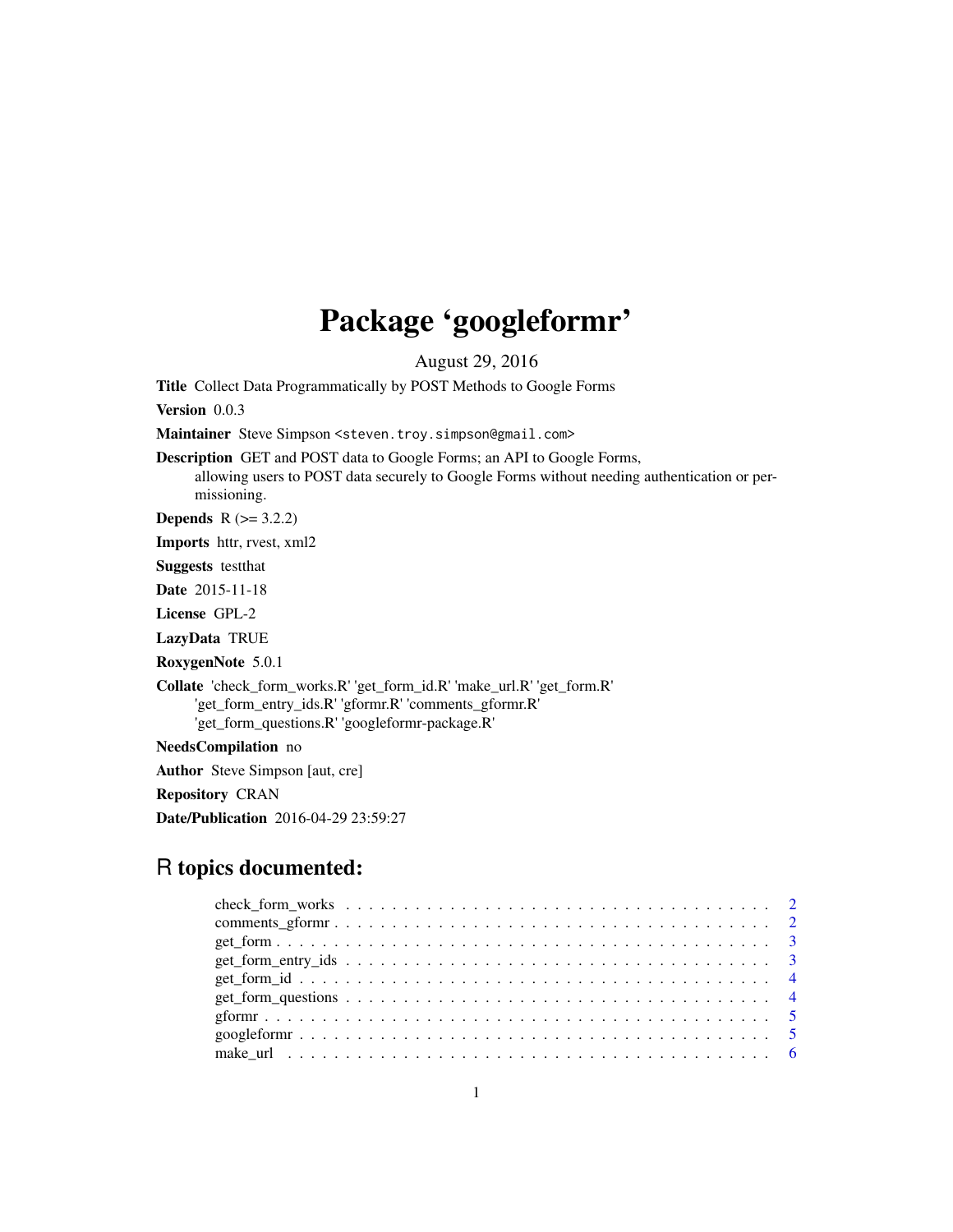#### <span id="page-1-0"></span>**Index** [7](#page-6-0) **7**

#### Description

Check the HTTP status message is below 400, meaning that the transmission worked.

#### Usage

```
check_form_works(r)
```
#### Arguments

r response from HTTP POST request

#### Examples

```
## Not run:
why_R_u_opensource("R is Cool!") %>% check_form_works()
# "All good."
```
## End(Not run)

comments\_gformr *Function to Collect Helful Comments about Googleformr*

#### Description

Function to Collect Helful Comments about googleformr.

#### Usage

```
comments_gformr(post_content, active = TRUE)
```
#### Arguments

| post_content | the option of the function returned from gform |
|--------------|------------------------------------------------|
| active       | an option to make the function active or not   |

#### Value

invisible output of httr::POST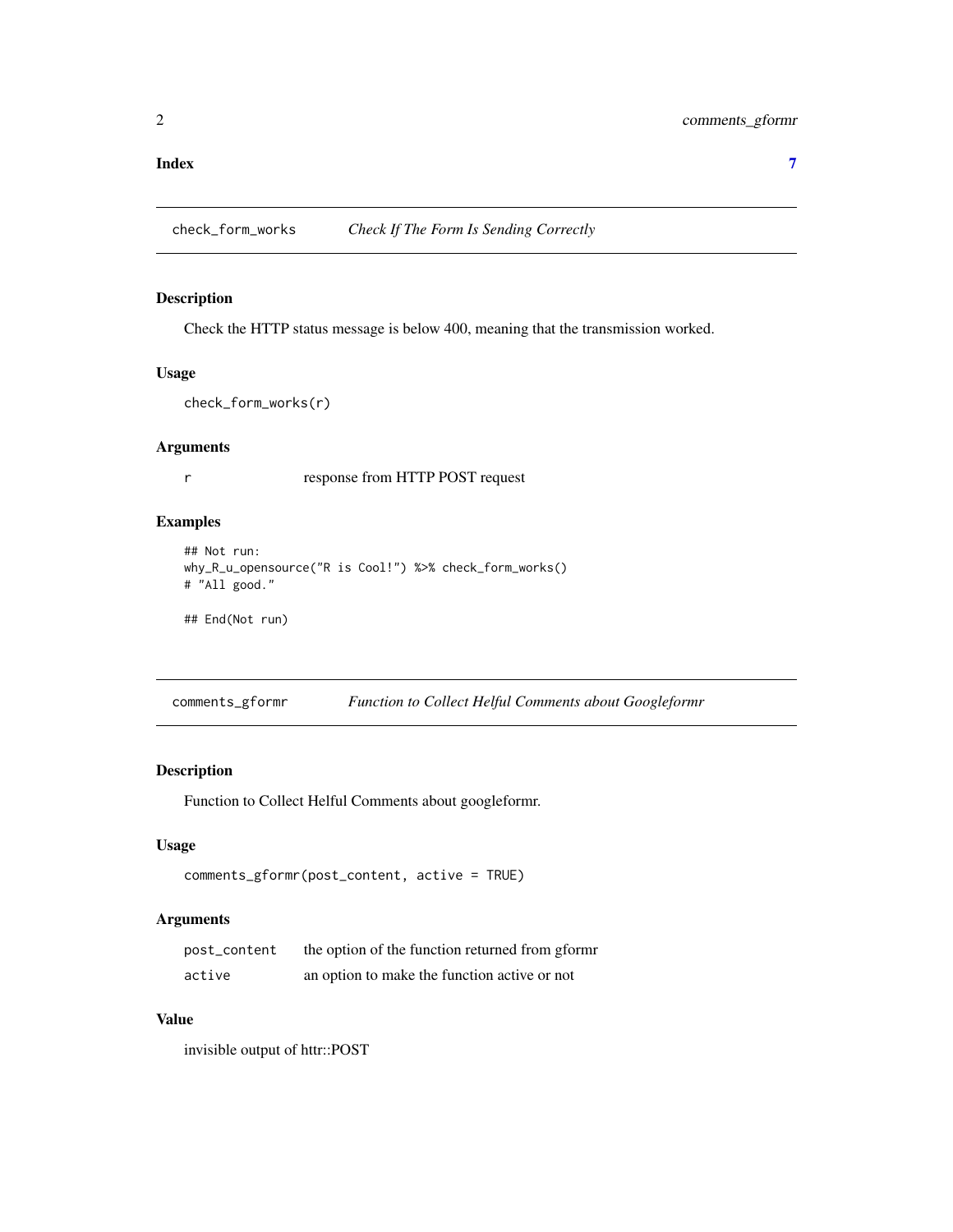#### <span id="page-2-0"></span>get\_form 3

#### Examples

```
## Not run:
comments_gformr(post_content = "It would useful to be able to distinguish
between lots of comments from one useR vs. many useRs")
```
## End(Not run)

get\_form *Scrape Google Form Content*

#### Description

Get Google Form content by scraping page

#### Usage

get\_form(form)

#### Arguments

form Can be either the form\_url or form\_id

#### Examples

## Not run: url %>% get\_form() -> scrape

## End(Not run)

get\_form\_entry\_ids *Get Google Form Entry Ids From Scrape*

#### Description

Get Google Form Entry Ids From Scrape

#### Usage

```
get_form_entry_ids(scrape)
```
#### Arguments

scrape **HTML Output from Scraping Google Form**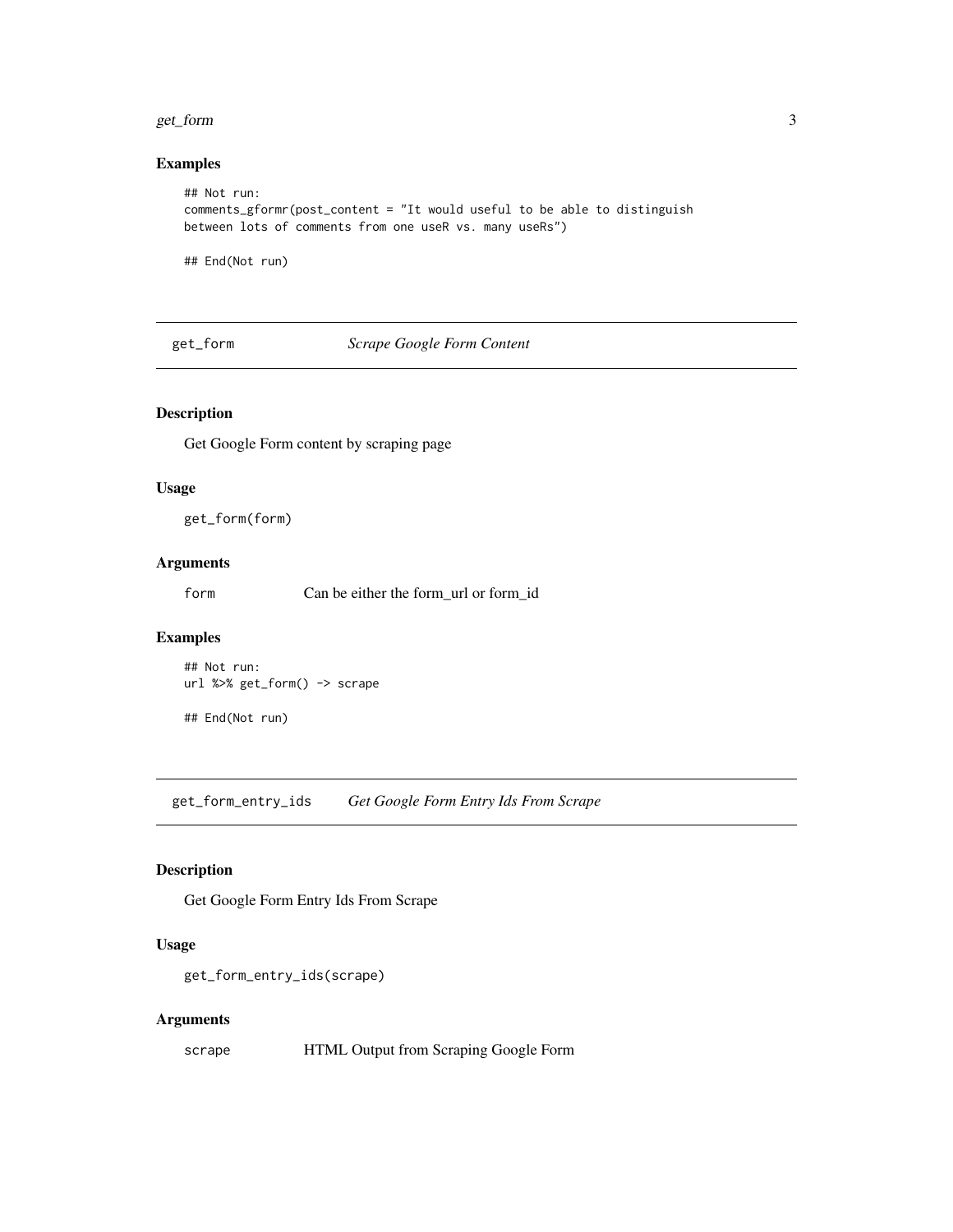#### Examples

```
## Not run:
url %>% get_form() %>% get_form_entry_ids() -> entries
## End(Not run)
```
get\_form\_id *Extract Form Id From Form URL*

#### Description

Extract Form Id From Form URL

#### Usage

get\_form\_id(url)

#### Arguments

url Google Form URL

#### Examples

## Not run: url %>% get\_form\_id() -> id

## End(Not run)

get\_form\_questions *Extracts Google Form Question Text*

#### Description

Extracts Google Form Question Text From Scrape

#### Usage

get\_form\_questions(scrape)

#### Arguments

scrape **HTML Output from Scraping Google Form** 

#### Examples

```
## Not run:
url %>% get_form() %>% get_form_questions() -> questions
```
## End(Not run)

<span id="page-3-0"></span>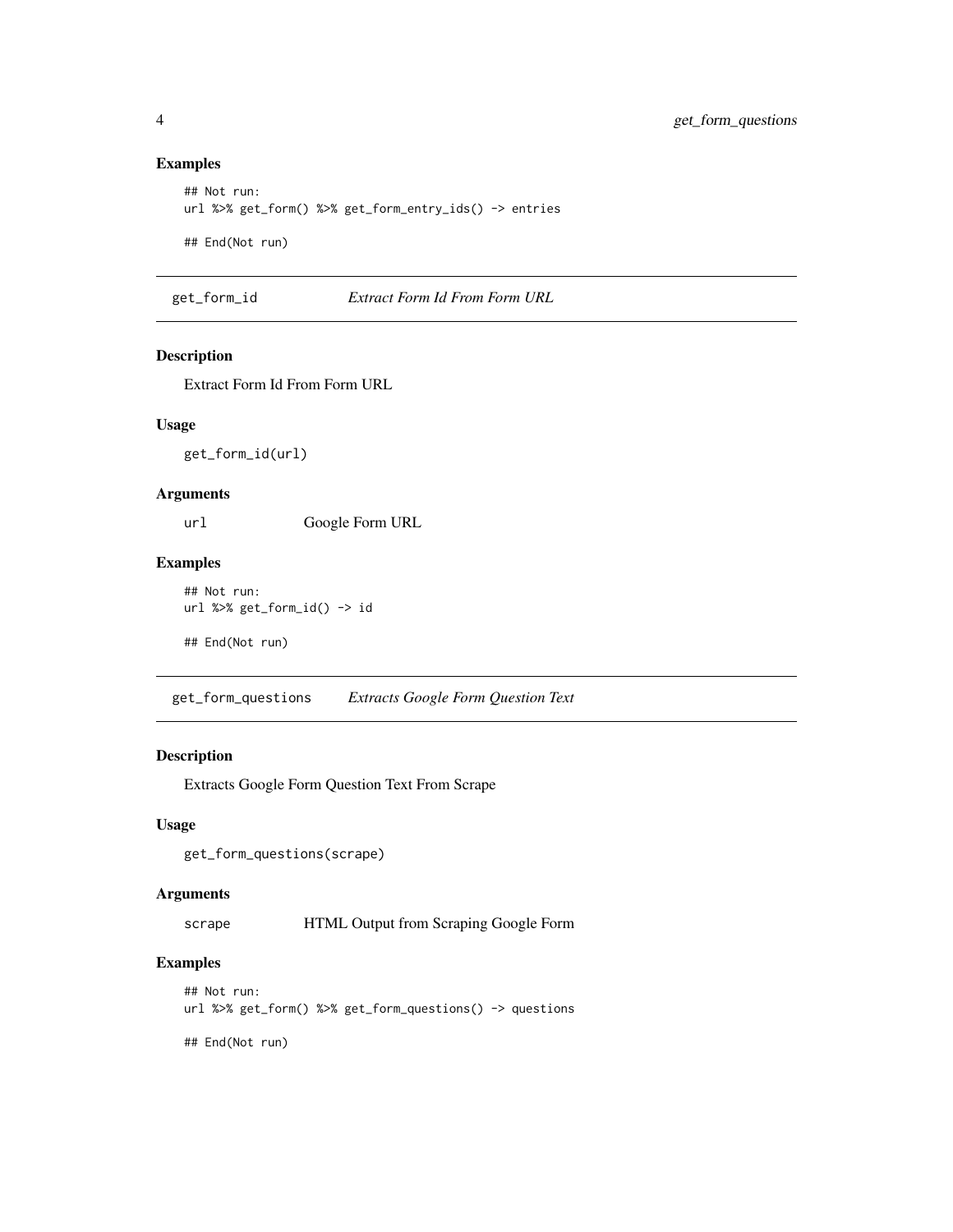<span id="page-4-0"></span>

#### Description

Creates Function Linking Form Entries To Post Content. This function allows you to embed

#### Usage

gformr(form, custom\_reply = NULL)

#### Arguments

| form         | Can be either the form url or form id     |
|--------------|-------------------------------------------|
| custom_reply | is null, unless you want to say something |

#### Value

a function(post\_content, active=TRUE) to post content to the google form

#### Examples

```
## Not run:
new_post_to_form <- gformr(url) # this returns a function with post_content as param
new_post_to_form(content_to_post_to_url)
```
## End(Not run)

googleformr *What the Package Does (one line)*

#### Description

What the package does (one or more paragraphs)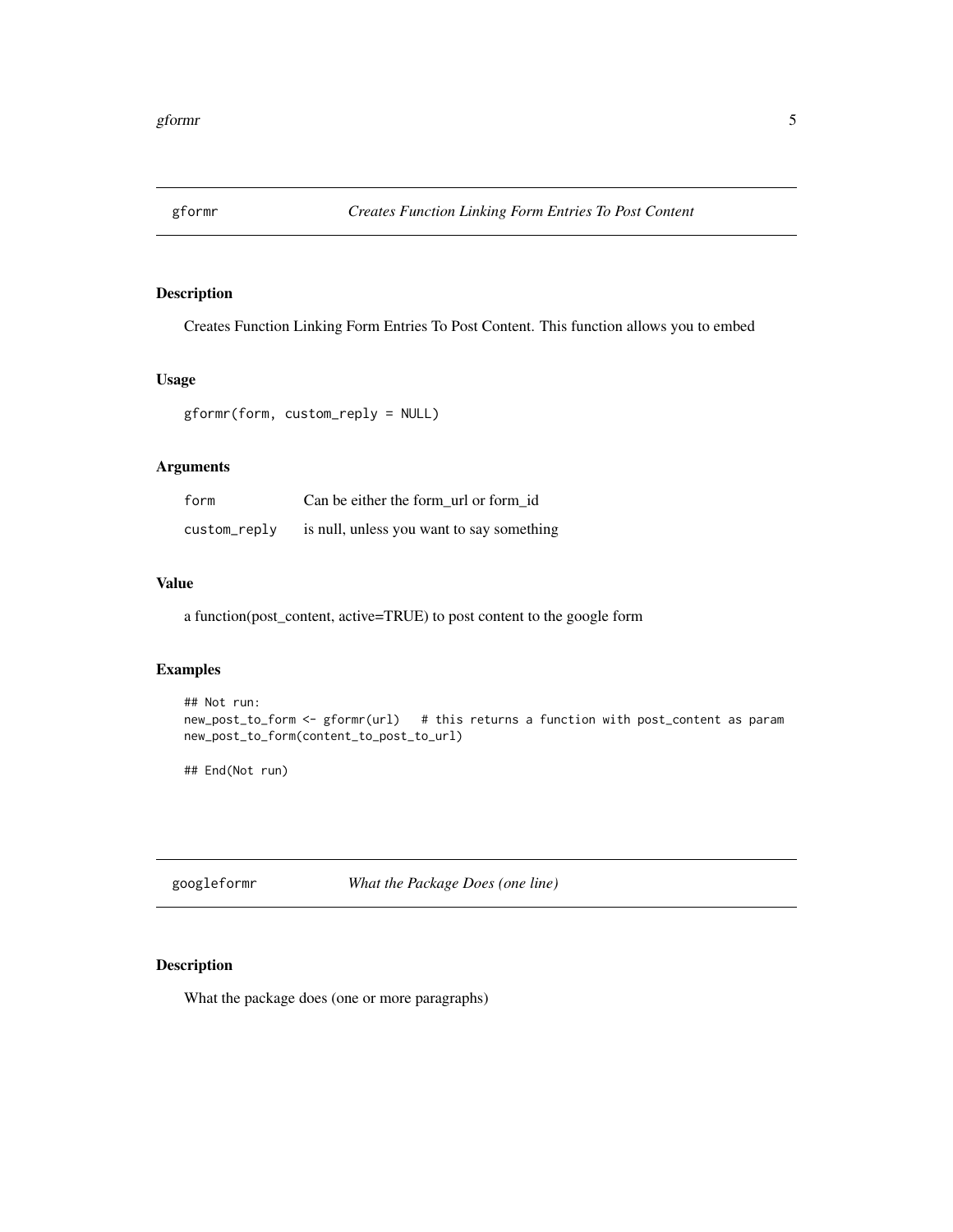<span id="page-5-0"></span>

#### Description

Make Either Get or Post Url for Google Forms

#### Usage

make\_url(form, do)

#### Arguments

| form | Can be either the form url or form id |
|------|---------------------------------------|
| do   | Can be either "get" or "post"         |

#### Examples

```
## Not run:
  url %>% make_url("get") -> get_url
 url %>% make_url("post") -> post_url
```
## End(Not run)